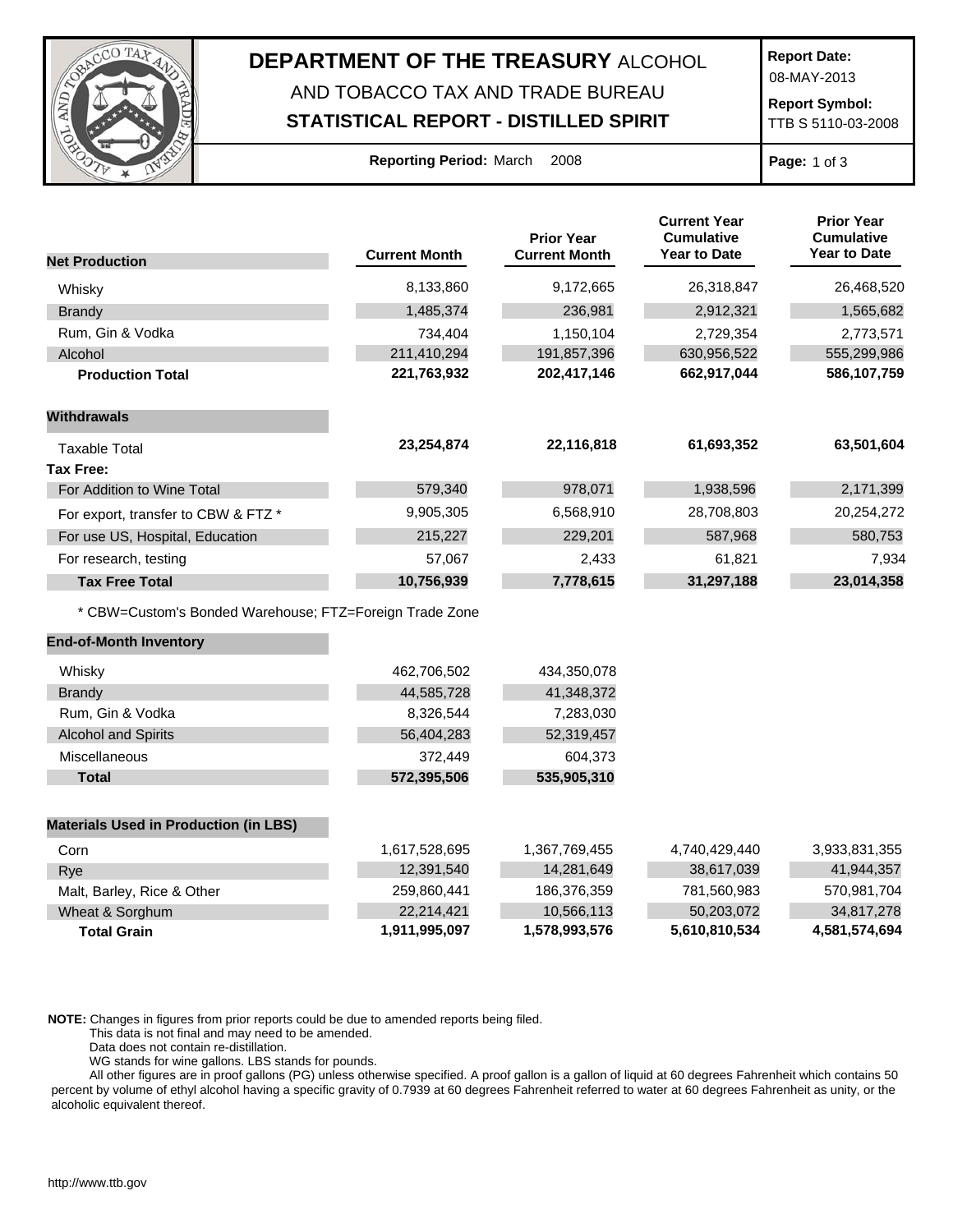## **STATISTICAL REPORT - DISTILLED SPIRIT** TTB S 5110-03-2008 **Page:** 2 of 3

| <b>Bottled For Domestic Use (in WG)</b>         | <b>Current Month</b> | <b>Prior Year</b><br><b>Current Month</b> | <b>Current Year</b><br><b>Cumulative</b><br><b>Year to Date</b> | <b>Prior Year</b><br><b>Cumulative</b><br><b>Year to Date</b> |
|-------------------------------------------------|----------------------|-------------------------------------------|-----------------------------------------------------------------|---------------------------------------------------------------|
| Whisky                                          | 5,512,815            | 6,199,863                                 | 17,460,198                                                      | 17,094,826                                                    |
| <b>Brandy</b>                                   | 1,504,045            | 1,354,877                                 | 3,930,386                                                       | 3,756,905                                                     |
| Imported Rum: Puerto Rican                      | 2,348,406            | 2,812,264                                 | 7,239,314                                                       | 7,549,826                                                     |
| Virgin Islands                                  | 612,866              | 557,521                                   | 1,912,162                                                       | 1,640,782                                                     |
| Others                                          | 231,854              | 384,932                                   | 748,753                                                         | 873,425                                                       |
| Gin                                             | 1,261,466            | 1,605,340                                 | 3,959,874                                                       | 4,177,438                                                     |
| Vodka                                           | 7,475,911            | 7,445,160                                 | 24,093,598                                                      | 21,517,571                                                    |
| Cordials                                        | 3,640,589            | 4,698,404                                 | 11,947,667                                                      | 13,788,775                                                    |
| Cocktails                                       | 160,552              | 748,335                                   | 1,096,526                                                       | 1,609,783                                                     |
| Tequila                                         | 2,119,268            | 1,485,991                                 | 4,487,244                                                       | 3,683,411                                                     |
| Alcohol, Neutral Spirits & Miscellaneous        | 509,485              | 887,293                                   | 1,426,084                                                       | 2,381,100                                                     |
| <b>Non-Whisky Total</b>                         | 19,864,442           | 21,980,117                                | 60,841,608                                                      | 60,979,016                                                    |
| <b>Total Whisky &amp; Non-Whisky</b>            | 25,377,257           | 28,179,980                                | 78,301,806                                                      | 78,073,842                                                    |
| <b>Bottled in Bond for Domestic Use (in WG)</b> |                      |                                           |                                                                 |                                                               |
| Total                                           | 21,356               | 25,177                                    | 65,985                                                          | 112,053                                                       |
| <b>Bottled for Export (in WG)</b>               |                      |                                           |                                                                 |                                                               |
| Whisky                                          | 1,685,223            | 1,853,456                                 | 5,256,273                                                       | 5,006,436                                                     |
| Brandy, Cordials, Cocktails & Miscellaneous     | 73,948               | 87,721                                    | 526,160                                                         | 388,217                                                       |
| Rum, Gin, Vodka, Tequila & Alcohol              | 172,348              | 185,291                                   | 570,785                                                         | 526,058                                                       |
| <b>Total</b>                                    | 1,931,519            | 2,126,468                                 | 6,353,218                                                       | 5,920,711                                                     |
| <b>Grand Total</b>                              | 27,330,132           | 30,331,625                                | 84,721,009                                                      | 84,106,606                                                    |
| <b>Spirits Dumped to Processing</b>             |                      |                                           |                                                                 |                                                               |
| Alcohol and Neutral Spirits                     | 7,017,036            | 8,527,401                                 | 23,383,940                                                      | 23,359,949                                                    |
| Imported Whisky                                 | 2,298,464            | 1,802,183                                 | 6,535,333                                                       | 5,681,085                                                     |
| Domestic Whisky                                 | 4,276,846            | 5,395,133                                 | 14,494,245                                                      | 15,389,835                                                    |
| <b>Brandy</b>                                   | 1,021,140            | 1,055,884                                 | 3,625,672                                                       | 3,899,477                                                     |
| Imported Rum: Puerto Rican                      | 1,906,258            | 2,115,822                                 | 5,739,332                                                       | 5,810,154                                                     |
| Virgin Islands                                  | 553,122              | 687,073                                   | 1,676,003                                                       | 1,453,958                                                     |
| <b>Others</b>                                   | 235,940              | 274,373                                   | 886,175                                                         | 784,919                                                       |
| Gin                                             | 1,304,640            | 1,216,924                                 | 4,165,233                                                       | 2,834,798                                                     |
| Vodka                                           | 572,541              | 784,000                                   | 1,926,824                                                       | 2,233,802                                                     |
| Cordials, Cocktails & Miscellaneous             | 528,074              | 442,179                                   | 1,622,138                                                       | 1,829,104                                                     |
| Tequila                                         | 1,395,063            | 1,708,133                                 | 4,065,169                                                       | 4,202,677                                                     |
| <b>Total</b>                                    | 21,109,124           | 24,009,105                                | 68,120,064                                                      | 67,479,758                                                    |
| <b>Other Ingredients Mixed with Spirits</b>     |                      |                                           |                                                                 |                                                               |
| Wine                                            | 1,119,757            | 1,155,641                                 | 3,201,327                                                       | 3,161,554                                                     |
| <b>Alcohol Flavoring Materials</b>              | 260,652              | 259,085                                   | 797,041                                                         | 718,189                                                       |

**NOTE:** Changes in figures from prior reports could be due to amended reports being filed.

This data is not final and may need to be amended.

Data does not contain re-distillation.

WG stands for wine gallons. LBS stands for pounds.

All other figures are in proof gallons (PG) unless otherwise specified. A proof gallon is a gallon of liquid at 60 degrees Fahrenheit which contains 50 percent by volume of ethyl alcohol having a specific gravity of 0.7939 at 60 degrees Fahrenheit referred to water at 60 degrees Fahrenheit as unity, or the alcoholic equivalent thereof.